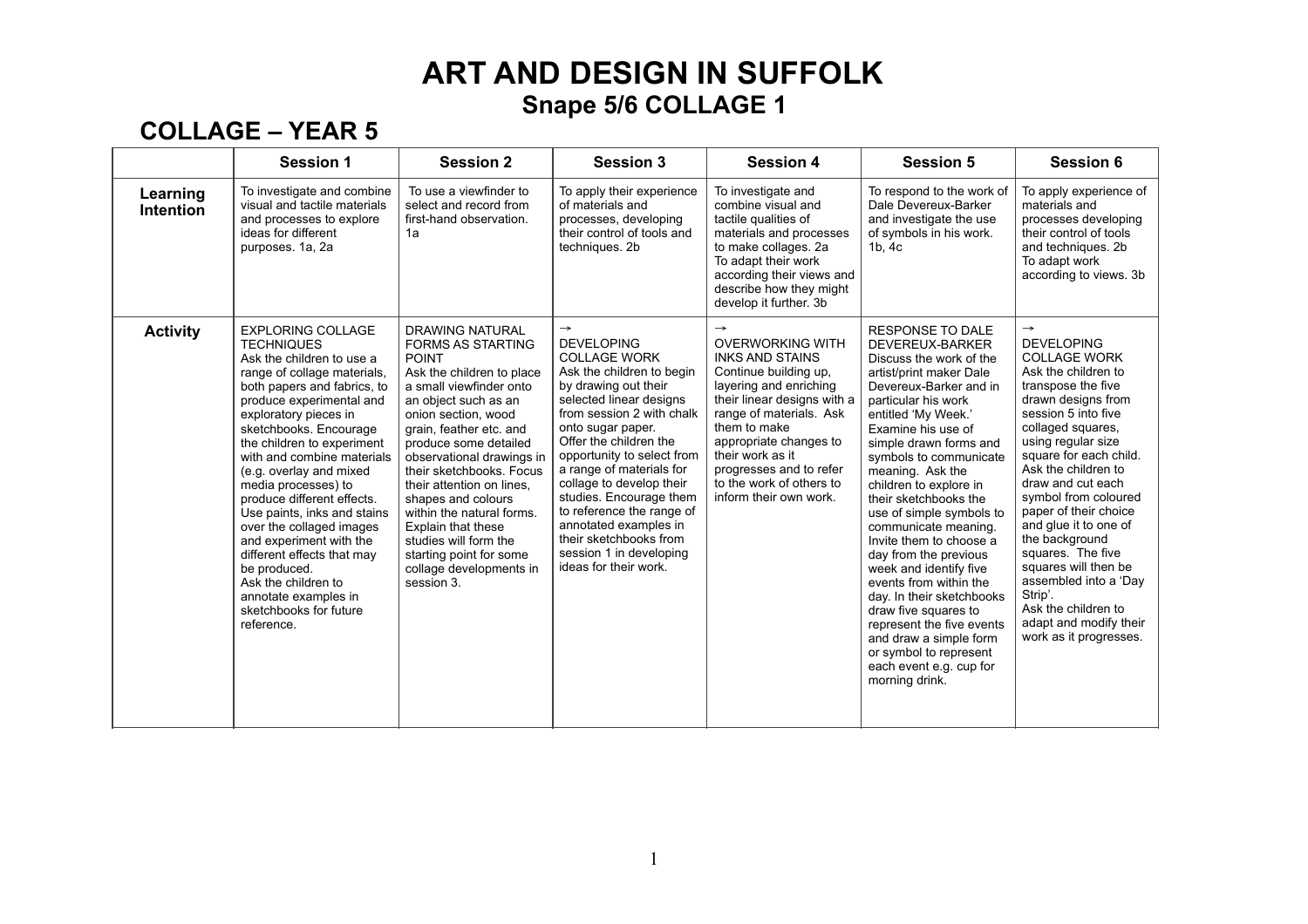## **ART AND DESIGN IN SUFFOLK Snape 5/6 COLLAGE 1**

#### **COLLAGE – YEAR 5**

| Skills,<br>concepts,<br>knowledge and<br>understanding | Exploring experimental<br>collage techniques and<br>processes and<br>annotating examples in<br>sketchbooks to be used<br>as reference in later<br>work.<br>Layering and<br>overworking materials<br>with different media. | Using the viewfinder to<br>select and record from<br>direct observation.                                                                                                                     | Selecting and developing<br>ideas for own work.<br>Overworking images.                                                              | Selecting materials by<br>colour and texture<br>according to their<br>intentions.<br>Adapting and modifying<br>own work and<br>commenting on the work<br>of others. | Working in response to<br>the images of Dale<br>Devereux-Barker.<br>Exploring and inventing<br>symbols to represent<br>meaning. | As previous session +<br>adapting work as it<br>progresses.    |
|--------------------------------------------------------|---------------------------------------------------------------------------------------------------------------------------------------------------------------------------------------------------------------------------|----------------------------------------------------------------------------------------------------------------------------------------------------------------------------------------------|-------------------------------------------------------------------------------------------------------------------------------------|---------------------------------------------------------------------------------------------------------------------------------------------------------------------|---------------------------------------------------------------------------------------------------------------------------------|----------------------------------------------------------------|
| <b>Vocabulary</b>                                      | Collage materials<br>Lavering<br>Overworking<br>Brusho dye<br><b>Inks</b><br><b>Stains</b>                                                                                                                                | Vocabulary relating to<br>chosen natural objects.<br>Viewfinder<br>Direct observation<br>Natural objects<br>Select<br>Lines<br>Shapes<br>Colour<br><b>Tones</b><br><b>Texture</b><br>Pattern | Overlapped<br>Layering<br>Develop                                                                                                   | <b>Inks</b><br><b>Stains</b><br>Overworking<br>Layering                                                                                                             | Symbols<br>Represent<br>Event                                                                                                   | Symbol<br>Represent<br>Adapt<br>Modify                         |
| <b>Curriculum</b><br><b>links</b>                      | Literacy - annotation<br>and explanatory text.<br>Science - properties of<br>materials.                                                                                                                                   | Science - natural forms.                                                                                                                                                                     | Literacy - speaking and<br>listening -discussion of<br>work.                                                                        | Literacy - discussing<br>work as it progresses.                                                                                                                     | PSHE/Citizenship. -<br>lifestyles,<br>RE- use of symbols.                                                                       | As previous session +                                          |
| <b>Resources</b>                                       | Papers, fabrics and<br>other collage materials,<br>Brusho dye,<br>Ready-mix paint,<br>Inks,<br>Stains,<br>Sketchbooks,<br>Scissors.                                                                                       | Viewfinders.<br>Sketchbooks.<br>Natural forms,<br>Pencils.<br>Pastels.                                                                                                                       | Papers, fabrics and other<br>collage materials,<br>Brusho dye,<br>Ready-mix paint,<br>Inks,<br>Stains,<br>Sketchbooks,<br>Scissors. | Papers, fabrics and other<br>collage materials.<br>Yarns and threads.<br>Brusho dye,<br>Ready-mix paint,<br>Inks,<br>Stains,<br>Sketchbooks,<br>Scissors.           | Brusho dyes,<br>Paints,<br>Inks.<br>Ready-mix paint,<br>Dale Devereux-Barker<br>Slamnet/art<br><b>Google Images</b>             | Coloured papers,<br>Squares of coloured<br>paper,<br>PVA glue. |
| <b>Time</b>                                            | 1 hour                                                                                                                                                                                                                    | 1hour                                                                                                                                                                                        | 1hour                                                                                                                               | 1hour                                                                                                                                                               | 1hour                                                                                                                           | 1hour                                                          |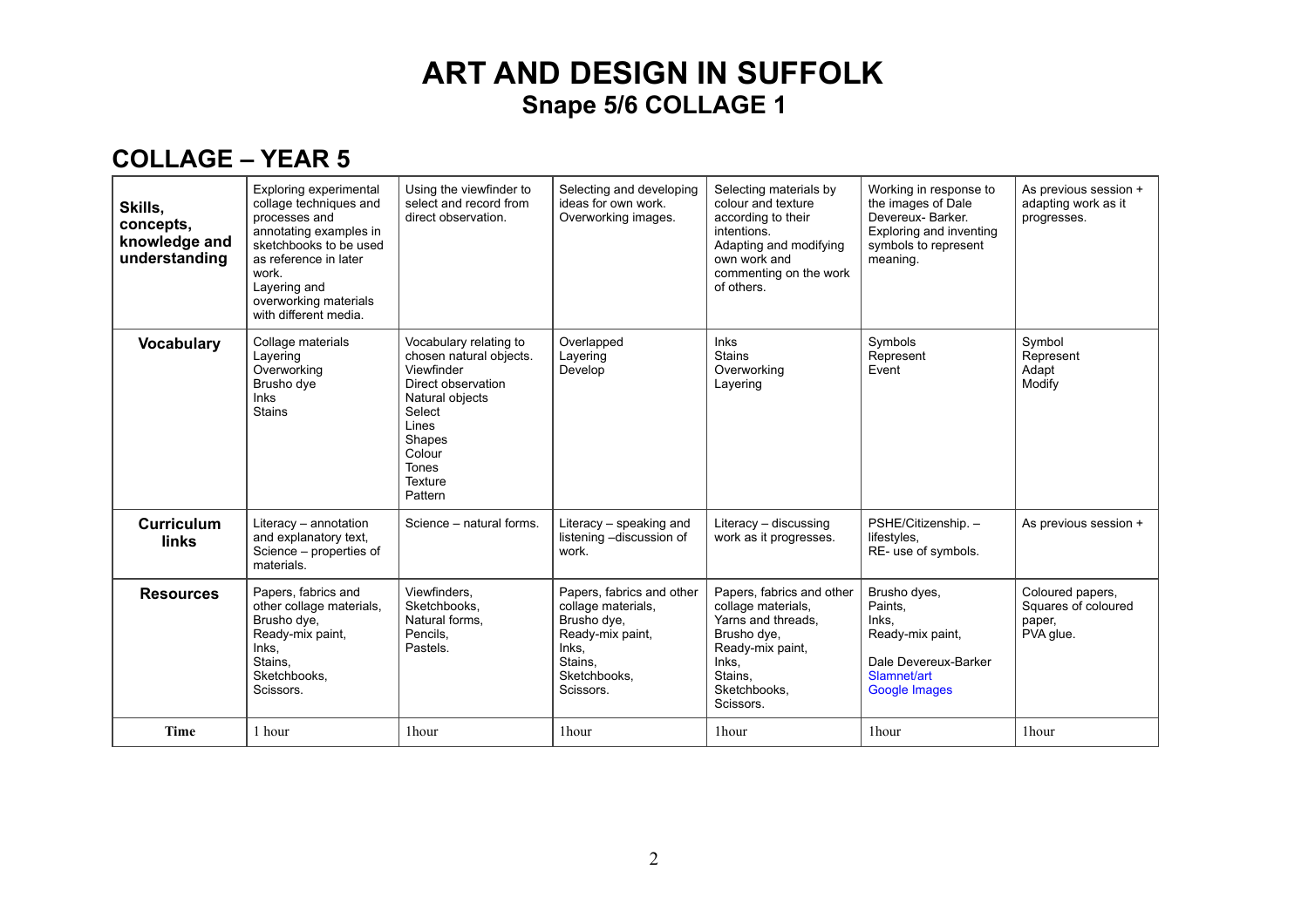## **ART AND DESIGN IN SUFFOLK Snape 5/6 COLLAGE 1**

### **COLLAGE – YEAR 5**

| <b>Expectations</b>                                                                                                                                                                                                                                                                                                                                                             | <b>Names</b> | <b>Next Steps</b> |
|---------------------------------------------------------------------------------------------------------------------------------------------------------------------------------------------------------------------------------------------------------------------------------------------------------------------------------------------------------------------------------|--------------|-------------------|
| Some children will have made limited progress. They will be able to explore<br>visual and tactile qualities; experiment with materials and processes and record ideas<br>n a sketchbook. They will be able to use natural forms as a starting point for collage<br>work and comment on differences in their own and others' work and suggest<br>improvements to their own work. |              |                   |

| <b>Most children will be able to</b> work from source material to help with their work,<br>organise and combine visual and tactile qualities of materials and record explorations  <br>in their sketchbooks. They will also be able to compare and comment on ideas,<br>methods and approaches in their own and others' work. Adapt and improve their<br>work as it progresses. | <b>YEAR 6 - COLLAGE UNIT</b> |
|---------------------------------------------------------------------------------------------------------------------------------------------------------------------------------------------------------------------------------------------------------------------------------------------------------------------------------------------------------------------------------|------------------------------|
|---------------------------------------------------------------------------------------------------------------------------------------------------------------------------------------------------------------------------------------------------------------------------------------------------------------------------------------------------------------------------------|------------------------------|

| Some children will have progressed further. They will be able to record, collect<br>and select visual and other information to help them develop ideas; manipulate visual<br>and tactile qualities and different materials and processes, matching these to suit<br>their intentions. Also they will be able to analyse and comment on ideas, methods<br>and approaches used in their own and others work and refine their work to reflect<br>their own view of its purpose and meaning. |  |
|------------------------------------------------------------------------------------------------------------------------------------------------------------------------------------------------------------------------------------------------------------------------------------------------------------------------------------------------------------------------------------------------------------------------------------------------------------------------------------------|--|
|                                                                                                                                                                                                                                                                                                                                                                                                                                                                                          |  |